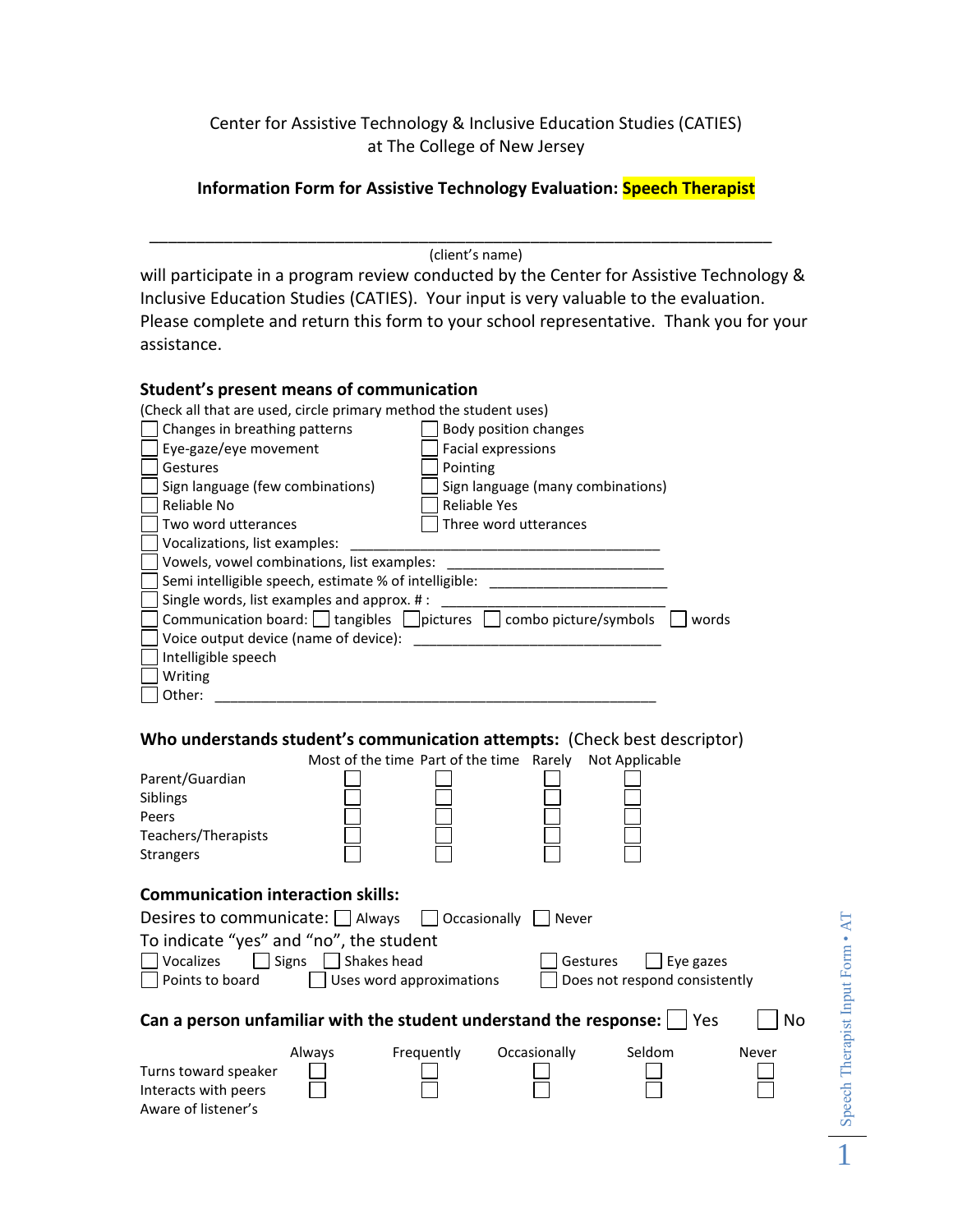| attention<br>Initiates interaction<br>Asks questions                                                           |  |  |  |
|----------------------------------------------------------------------------------------------------------------|--|--|--|
| Responds to communication<br>interaction                                                                       |  |  |  |
| Requests clarification from<br>communication partner                                                           |  |  |  |
| Repairs communication<br>breakdown                                                                             |  |  |  |
| Requires verbal prompts<br>Requires physical prompts                                                           |  |  |  |
| Describe techniques student uses for repair (e.g. keeps trying; changes message; points to first letter, etc.) |  |  |  |

\_\_\_\_\_\_\_\_\_\_\_\_\_\_\_\_\_\_\_\_\_\_\_\_\_\_\_\_\_\_\_\_\_\_\_\_\_\_\_\_\_\_\_\_\_\_\_\_\_\_\_\_\_\_\_\_\_\_\_\_\_\_\_\_\_\_\_\_\_\_\_\_\_\_\_\_\_\_\_\_\_ \_\_\_\_\_\_\_\_\_\_\_\_\_\_\_\_\_\_\_\_\_\_\_\_\_\_\_\_\_\_\_\_\_\_\_\_\_\_\_\_\_\_\_\_\_\_\_\_\_\_\_\_\_\_\_\_\_\_\_\_\_\_\_\_\_\_\_\_\_\_\_\_\_\_\_\_\_\_\_\_\_

### **Current level of receptive language:**

Age approximation: \_\_\_\_\_\_\_\_\_\_\_\_\_\_\_\_\_\_\_\_\_\_\_\_\_\_\_\_\_\_\_\_\_\_\_\_\_\_\_\_\_\_\_\_\_\_\_\_\_\_ If formal tests used, name and scores:

\_\_\_\_\_\_\_\_\_\_\_\_\_\_\_\_\_\_\_\_\_\_\_\_\_\_\_\_\_\_\_\_\_\_\_\_

If formal testing not used, please give an approximate age or developmental level of functioning. Explain you rationale for this estimate. \_\_\_\_\_\_\_\_\_\_\_\_\_\_\_\_\_\_\_\_\_\_\_\_\_\_

\_\_\_\_\_\_\_\_\_\_\_\_\_\_\_\_\_\_\_\_\_\_\_\_\_\_\_\_\_\_\_\_\_\_\_\_\_\_\_\_\_\_\_\_\_\_\_\_\_\_\_\_\_\_\_\_\_\_\_\_\_\_\_\_\_\_ \_\_\_\_\_\_\_\_\_\_\_\_\_\_\_\_\_\_\_\_\_\_\_\_\_\_\_\_\_\_\_\_\_\_\_\_\_\_\_\_\_\_\_\_\_\_\_\_\_\_\_\_\_\_\_\_\_\_\_\_\_\_\_\_\_\_

\_\_\_\_\_\_\_\_\_\_\_\_\_\_\_\_\_\_\_\_\_\_\_\_\_\_\_\_\_\_\_\_\_\_\_\_\_\_\_\_\_\_\_\_\_\_\_\_\_\_\_\_\_\_\_\_\_\_\_\_\_\_\_\_\_\_\_ \_\_\_\_\_\_\_\_\_\_\_\_\_\_\_\_\_\_\_\_\_\_\_\_\_\_\_\_\_\_\_\_\_\_\_\_\_\_\_\_\_\_\_\_\_\_\_\_\_\_\_\_\_\_\_\_\_\_\_\_\_\_\_\_\_\_\_

# **Current level of expressive language:**

Age approximation:

If formal tests used, name and scores:

\_\_\_\_\_\_\_\_\_\_\_\_\_\_\_\_\_\_\_\_\_\_\_\_\_\_\_\_\_\_\_\_\_\_\_\_

If formal testing not used, please give an approximate age or developmental level of functioning. Explain you rationale for this estimate. \_\_\_\_\_\_\_\_\_\_\_\_\_\_\_\_\_\_\_\_\_\_\_\_\_\_

\_\_\_\_\_\_\_\_\_\_\_\_\_\_\_\_\_\_\_\_\_\_\_\_\_\_\_\_\_\_\_\_\_\_\_\_\_\_\_\_\_\_\_\_\_\_\_\_\_\_\_\_\_\_\_\_\_\_\_\_\_\_\_\_\_\_

\_\_\_\_\_\_\_\_\_\_\_\_\_\_\_\_\_\_\_\_\_\_\_\_\_\_\_\_\_\_\_\_\_\_\_\_\_\_\_\_\_\_\_\_\_\_\_\_\_\_\_\_\_\_\_\_\_\_\_\_\_\_\_\_\_\_\_ \_\_\_\_\_\_\_\_\_\_\_\_\_\_\_\_\_\_\_\_\_\_\_\_\_\_\_\_\_\_\_\_\_\_\_\_\_\_\_\_\_\_\_\_\_\_\_\_\_\_\_\_\_\_\_\_\_\_\_\_\_\_\_\_\_\_\_

#### **Pre-reading and reading skills related to communication:**

| Always | Sometimes | Never        | Object/picture recognition                               |
|--------|-----------|--------------|----------------------------------------------------------|
| Always | Sometimes | Never        | Symbol recognition (tactile, Mayer-Johnson, Rebus, etc.) |
| Always | Sometimes | Never        | Auditory discrimination of sounds                        |
| Always | Sometimes | Never        | Auditory discrimination of words, phrases                |
| Always | Sometimes | Never        | Selects initial letter or word                           |
| Always | Sometimes | Never        | Follows simple directions                                |
| Always | Sometimes | Never        | Sight word recognition                                   |
| Always | Sometimes | <b>Never</b> | Can put two symbols/words together                       |
|        |           |              | to express an idea                                       |